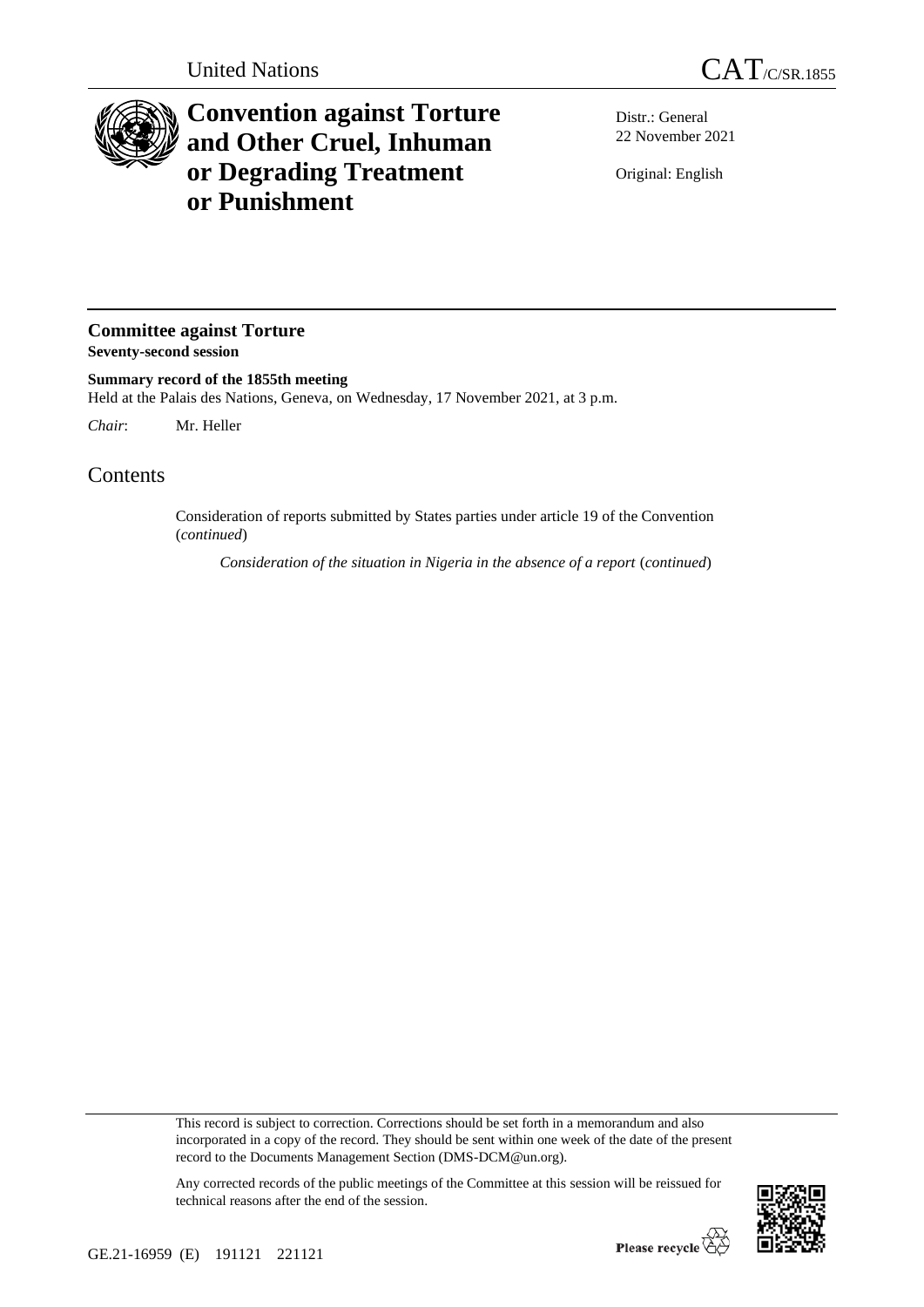*The meeting was called to order at 3 p.m.*

## **Consideration of reports submitted by States parties under article 19 of the Convention** (*continued*)

*Consideration of the situation in Nigeria in the absence of a report* (*continued*)

1. *At the invitation of the Chair, the delegation of Nigeria joined the meeting.*

2. **Mr. Adejola** (Nigeria) said that the Government had taken many practical actions to combat torture, in particular by establishing various legal and institutional frameworks. The recently created Administration of Criminal Justice and Reform Department was responsible, among other things, for monitoring conditions in correctional facilities and for implementing reforms and assessing their effectiveness. In pursuit of those goals, the Department undertook periodic visits to prisons, where it conducted interviews with inmates and officials. It also sought to identify inmates who might be eligible for early release, including older persons, persons suffering from serious illnesses and persons imprisoned for defaulting on payment of fines. The Presidential Advisory Committee on the Prerogative of Mercy also conducted prison visits, as a result of which recommendations had been made to commute death sentences to terms of imprisonment, in 10 cases; to reduce prison terms, in 24 cases; and to issue pardons, in 85 cases. In the case of one pardon, the person concerned had been deceased.

3. With a view to reducing overcrowding in detention facilities, 12,000 inmates had been released from prison and 160 juveniles from borstal homes since 2017. As part of ongoing reforms in the prison sector, correctional facilities had been equipped with craft centres where inmates could learn skills and trades that would be useful to them when they returned to the community. Prisons also offered opportunities for education, thanks to which many inmates had been able to sit examinations for the General Certificate of Education.

4. The Ministry of Justice had recently approved the establishment of a gender-based violence unit, the activities of which were coordinated by an interministerial management committee. That initiative had been replicated across the country at state level.

5. **Mr. Fapohunda** (Nigeria) said that, despite the Government's zero tolerance policy, gender-based violence, particularly violence against women, was still prevalent, not only in areas affected by the insurgency but throughout the country. Much of the violence could be attributed to long-standing cultural practices that predated the country's independence. Simply outlawing such traditional practices would be extremely difficult, and thus the Government's efforts were focusing on education and awareness-raising.

6. At the same time, efforts were being made to implement legal reform, and a number of states had reviewed their criminal statutes and enacted laws specifically intended to combat gender-based violence. For its part, the Nigeria Governors' Forum – a platform that brought together the heads of all the country's 36 states – had declared a state of emergency on gender-based violence and had enjoined all states to make it a policy priority to combat such violence, particularly sexual violence. In response to concerns about sexual violence, the Government had established a sex offender registry and opened a number of sexual assault referral centres. The courts regularly handed down heavy sentences against persons convicted of offences involving gender-based violence.

7. A nationwide anti-torture law had recently been enacted and its implementing regulations were currently being developed. Deaths in custody were treated with the utmost seriousness and, in each instance, an investigation was duly launched. The Government was greatly exercised by the persistent problem of jailbreaks and was acting to ensure that persons who should be in prison remained in prison. As a matter of principle, male and female inmates were never detained together.

8. If, during a trial, a defendant claimed that a statement or confession being tendered by the prosecution had been extracted by torture, the court was required to launch a "trial within a trial" to investigate that claim. The outcome of that process would determine how the rest of the trial would proceed because, if the torture allegations were upheld, the case against the defendant would immediately be dismissed. The National Human Rights Commission and the Legal Aid Council were the two key institutions that assisted persons in detention and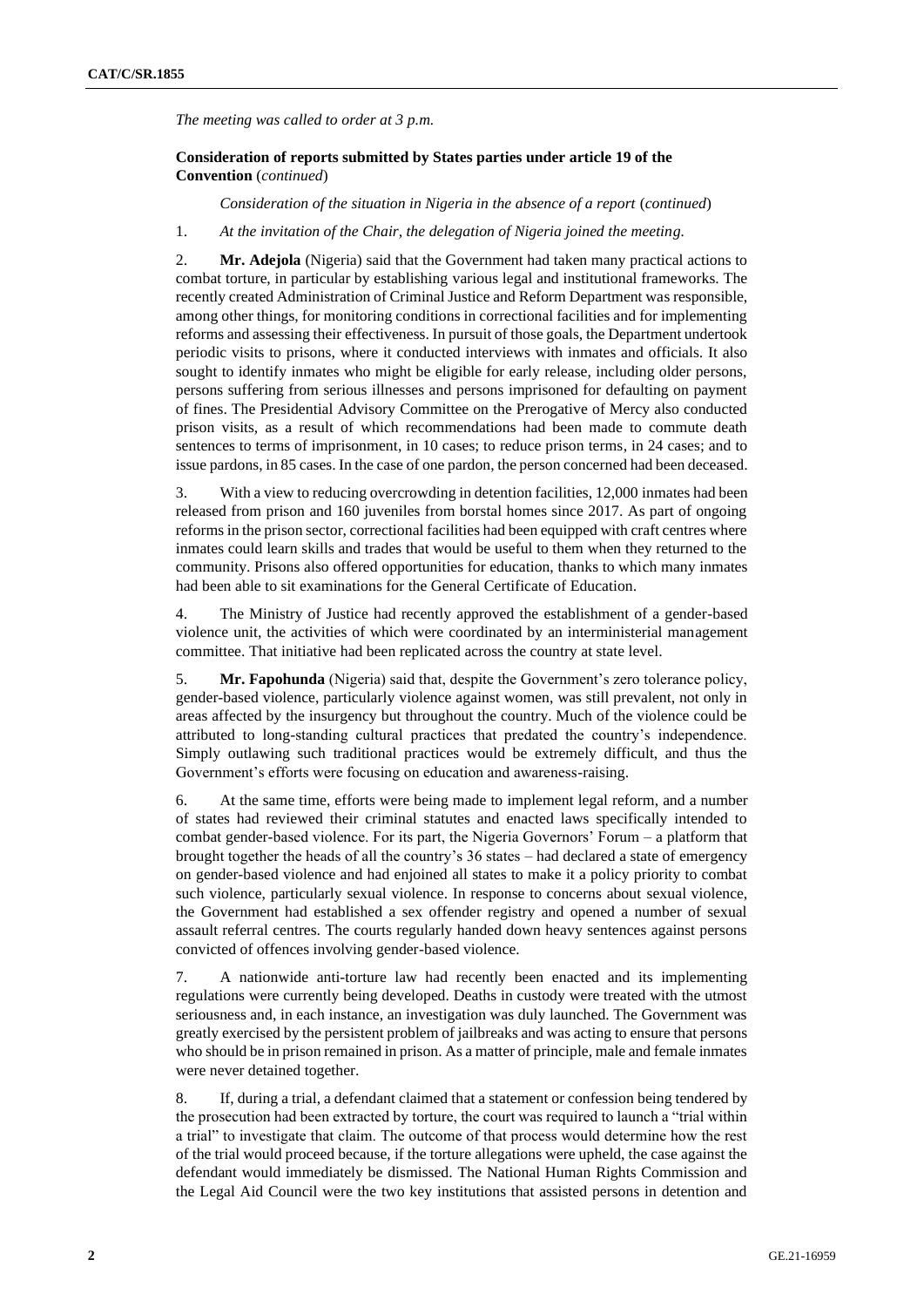provided remedies for victims of torture. The legal framework governing the Legal Aid Council was currently being reviewed by the National Assembly.

9. The death penalty was admitted under the law and its constitutionality had been upheld by the Supreme Court. However, in 2003, the Government had set up a study group to consider whether that penalty should be maintained or abolished. The group had concluded by proposing that the Government should apply a moratorium on the enforcement of death sentences until, in the words of the group's final report, "the very fundamental lapses in the criminal justice system had been revisited". The Government had acted on the group's advice and a moratorium on the application of the death penalty had largely been observed. Persons against whom a death sentence had been pronounced had an inalienable right to pursue an appeal all the way up to the Supreme Court, which, in several cases, had overturned the sentence.

10. Although the armed forces were engaged in combating insurgency and terrorism across the country, it was not true that the Government had abdicated responsibility for security to the military. Law enforcement remained the responsibility of the police; however, given the seriousness of the terrorist threat, the police did sometimes conduct joint operations with the military and security agencies. With support from international organizations, the National Human Rights Commission ran regular training courses for the armed forces on human rights norms, combating torture and the international commitments of Nigeria in that regard. Human rights desks existed at the Ministry of Defence and in all army formations, where citizens could lodge complaints of abuses committed by military personnel. There was no official government policy that allowed the armed forces to recruit minors.

11. The approach of the authorities was, first and foremost, to prevent torture and illtreatment from taking place. However, the Government was acutely aware of the serious problems it faced and of the fact that, unfortunately, acts of torture could still occur. In such cases, it strove to ensure the availability of effective, immediate and transparent remedies.

12. **Mr. Touzé** (Country Rapporteur) said that he was not calling into question the legal framework for implementing the Convention in Nigeria but he was concerned about its enforcement and about the practices of the security forces, the administrative authorities and the judiciary. He would like to understand the rationale behind establishing a new department to monitor conditions in correctional facilities when the State party already had a national human rights institution and a national preventive mechanism with the power to conduct visits to places of deprivation of liberty, both of which had stated that they were underfunded. Moreover, the functioning and powers of the national preventive mechanism should be reviewed in order to guarantee its independence and impartiality.

13. It would be useful to discuss what options the State party envisaged to drastically reduce pretrial detention, given that it was the main cause of prison overcrowding. Reiterating that the condition of prison infrastructure in Nigeria was alarming and, in some cases, had caused the death of inmates, he would like to receive information attesting to the major construction and refurbishment works mentioned by the delegation. It was important to bear in mind that prisoners, though they were criminals, were under the permanent authority of the State and, as such, were deserving of special attention.

14. Noting that judges still imposed the death penalty despite the moratorium on executions, he was interested in how the State party intended to ensure that sentencing was in line with policy. He would appreciate data on the number of persons on death row, as well as information on their situation and treatment. In the light of the apparently small number of death sentences being commuted, it would be useful to know on what basis commutation decisions were made.

15. The delegation's assurances notwithstanding, he would appreciate objective information with which to assess to what extent women were held separately from men, and minors from adults, and how the State party ensured that confessions extracted under torture were not used in proceedings.

16. While he understood that some situations might warrant supplementing the police with military personnel, in the case of Nigeria, it appeared that the military was fully substituting itself for the police. That was a concern because the two forces were not bound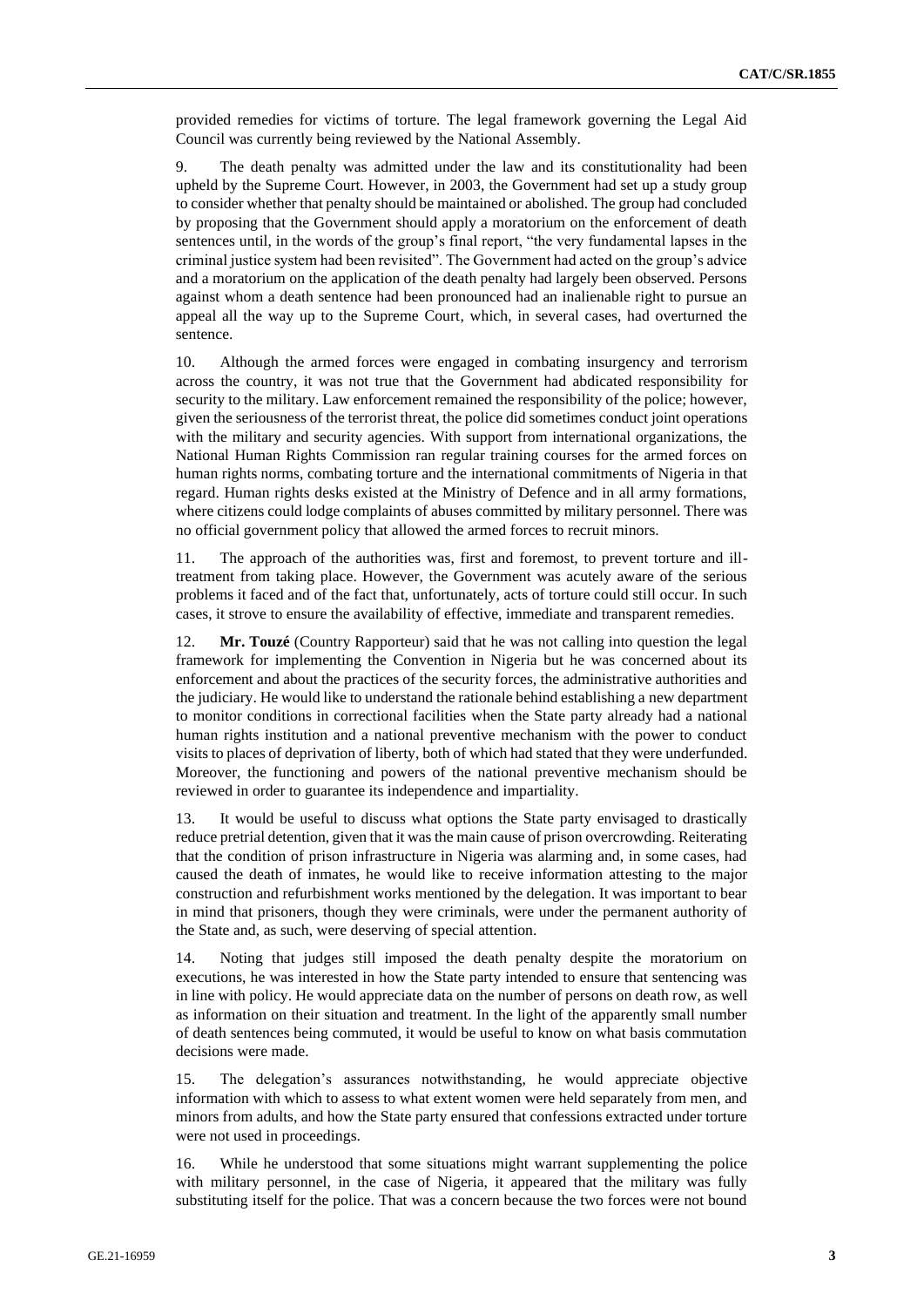by the same rules, so the State party must supervise the law enforcement activities of the military. He would like to know the main findings of the judicial panel of inquiry into the repression of the peaceful demonstration in Lekki on 20 October 2021: according to media accounts, the panel's report seemed to indicate that the operation had in fact been a massacre. He would also like to know whether the State party was aware of the allegations that the military used children in its operations and, if so, what measures had been taken against those responsible.

17. He would invite the delegation to comment on how determined the Government really was to put an end to female genital mutilation and punish those who practised it. Similarly, given the high rate of maternal death, it was disconcerting that the Government did not appear to be willing to take the necessary steps to address the causes of the problem, including by facilitating access to safe abortions.

18. **Ms. Belmir** (Country Rapporteur), referring to questions posed in the first half of the dialogue regarding violations committed by Boko Haram, the security forces and the Civilian Joint Task Force, said that she would appreciate more detailed information on measures taken by the State party to enforce the absolute ban on torture. Further information would also be welcome on the state of emergency that had been declared in relation to rape and genderbased violence and on investigations into abuses by the Special Anti-Robbery Squad. Lastly, judicial reform was one thing, but it was equally, if not more, important to take action to end human rights violations and provide reparations to victims.

19. **Mr. Tuzmukhamedov**, recalling that the time which a person sentenced to death spent in limbo could amount to cruel, degrading and inhuman treatment, asked how many death sentences had been handed down since the last recorded execution, how many inmates were on death row and what the minimum age for being sentenced to death was.

20. **Mr. Rodríguez-Pinzón** said that the judicial panels of inquiry, as consultative spaces composed of government and civil society representatives, presented an excellent opportunity to discuss reparations for victims of torture, in particular rehabilitation, with a view to formulating a national policy on the topic.

## *The meeting was suspended at 4 p.m. and resumed at 4.15 p.m.*

21. **Mr. Fapohunda** (Nigeria) said that, with respect to legal reform, a great deal of effort had gone into updating laws from the country's colonial past so that they responded to the current needs of Nigerians and addressed the promotion and protection of human rights. Because of the country's federal system of government, the Federal Government and the states shared jurisdiction in the area of criminal justice; the Federal Government had authority in the Federal Capital Territory, and the 36 states had authority within their respective territories. While prisons were federal institutions, the federal and state governments had joint responsibility for their oversight, inspection, funding and support.

22. The Government recognized the importance of addressing overcrowding in prisons – which was not only a human rights issue, but sometimes also a national security one  $-$  and had taken steps to reduce, to the extent possible, the number of people in prison, including in the context of the coronavirus disease (COVID-19) pandemic. It should be clarified that the figures regarding commutation of sentences that the delegation had provided earlier in the meeting reflected only sentences commuted at the federal level. The states released prisoners and commuted sentences on a daily basis. Furthermore, the chief judge of each state was empowered to enter prisons and order the release of anyone who had been improperly incarcerated.

23. The Federal Government and the 36 state governors had all agreed to declare a state of emergency on the issue of gender-based violence. The Government's approach to addressing female genital mutilation focused on raising the public's awareness of its human rights and public health aspects. Various steps had been taken to reduce maternal mortality: the budget for state health ministries had been increased and primary health-care centres were now available across the country. The ongoing debate on the decriminalization of abortion was a contentious one, given the multiple cultures present in the country and the variety of religious beliefs.